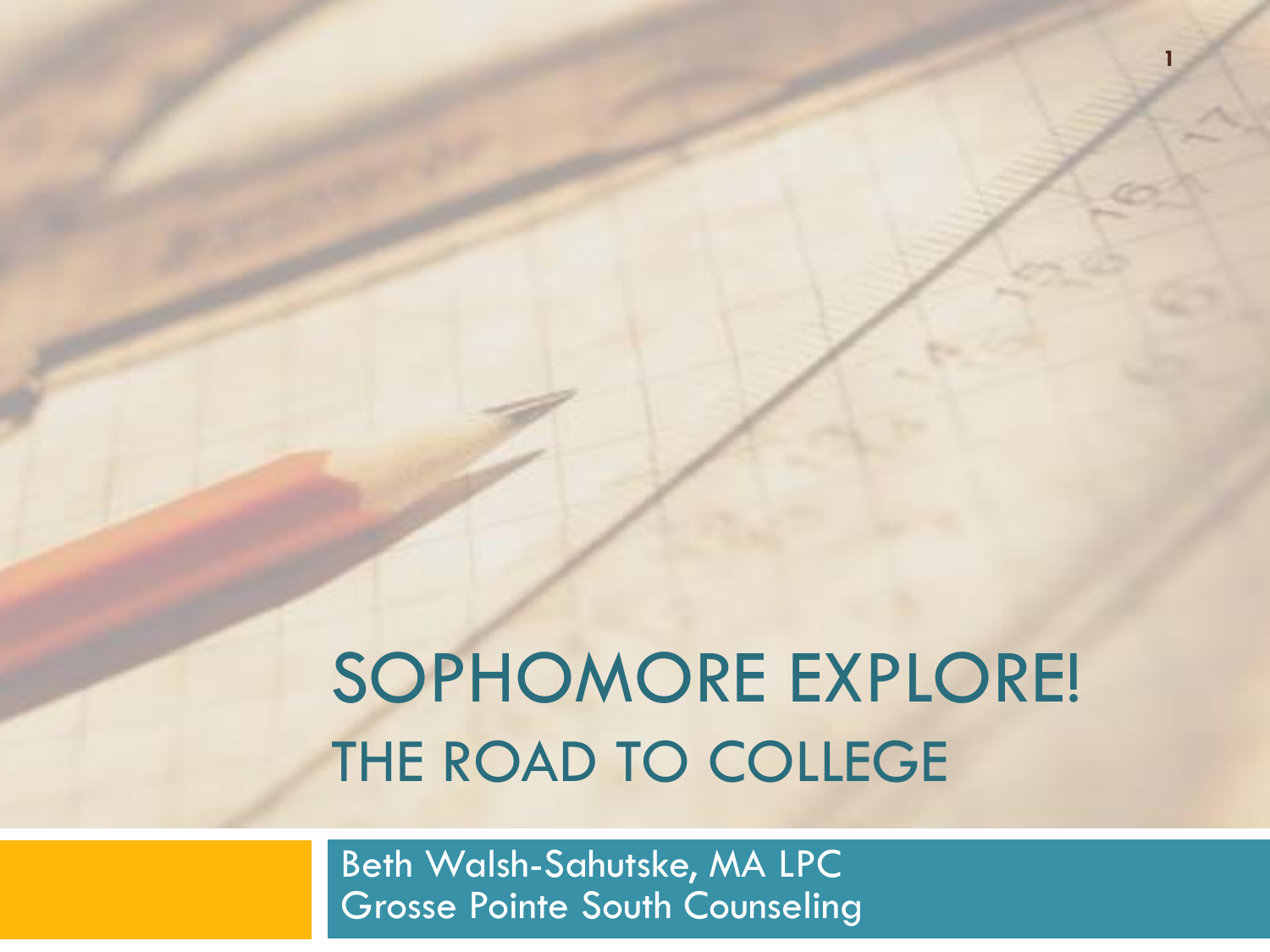#### Recommended Reading

**College is yours 2.0: Preparing, Applying, and paying for colleges perfect for you**

**Colleges That Change Lives: 40 Schools That Will Change the Way You Think About Colleges**

www.collegeisyours.com

www.CTCL.com

By Patrick J. O'Connor, Ph. D.

By Loren Pope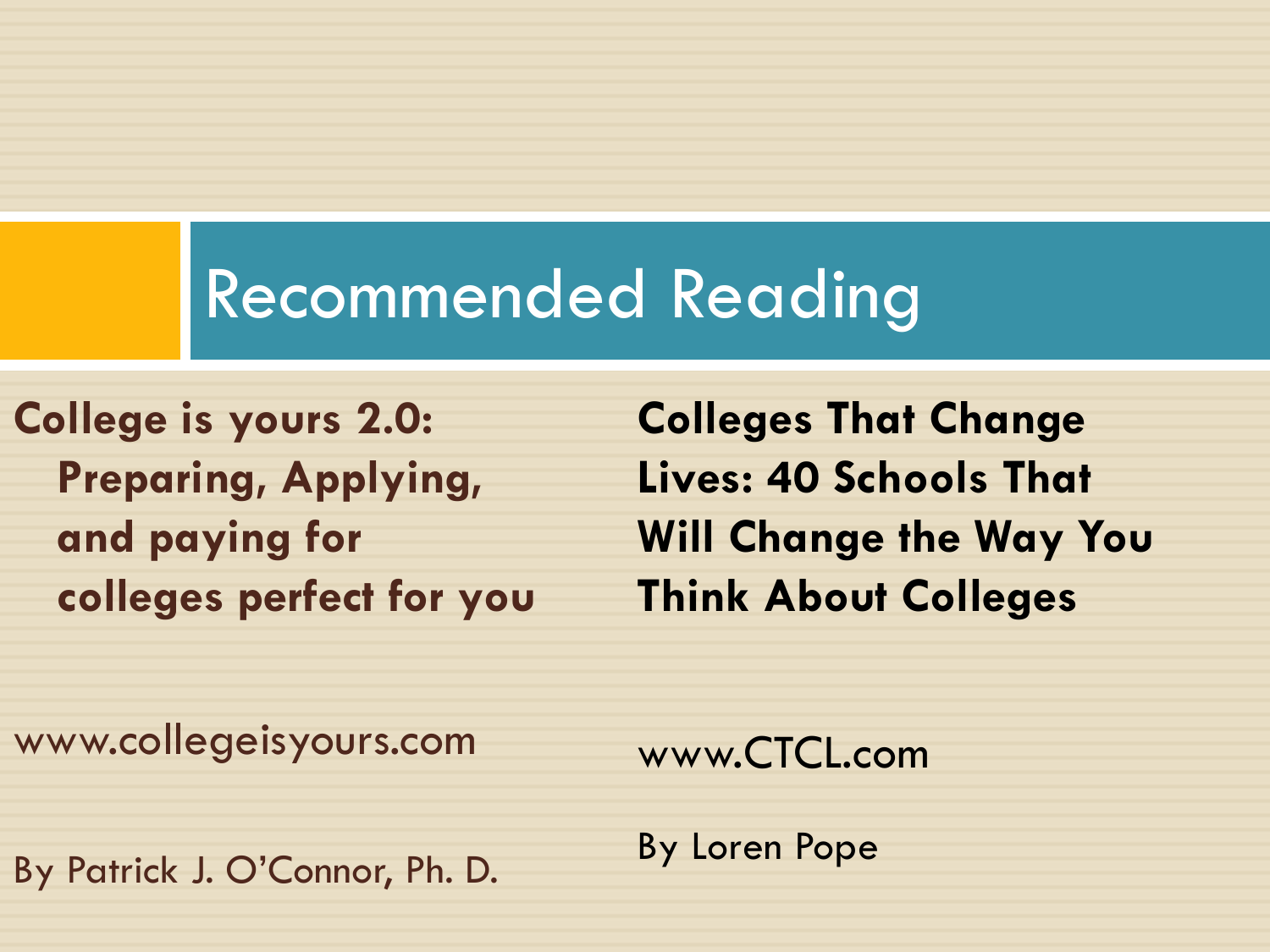#### Pencils ready?

**First a Quiz** 

 $\triangleright$  (don't worry – its just for fun)

> Inspired by Patrick O'Connor, Cranbrook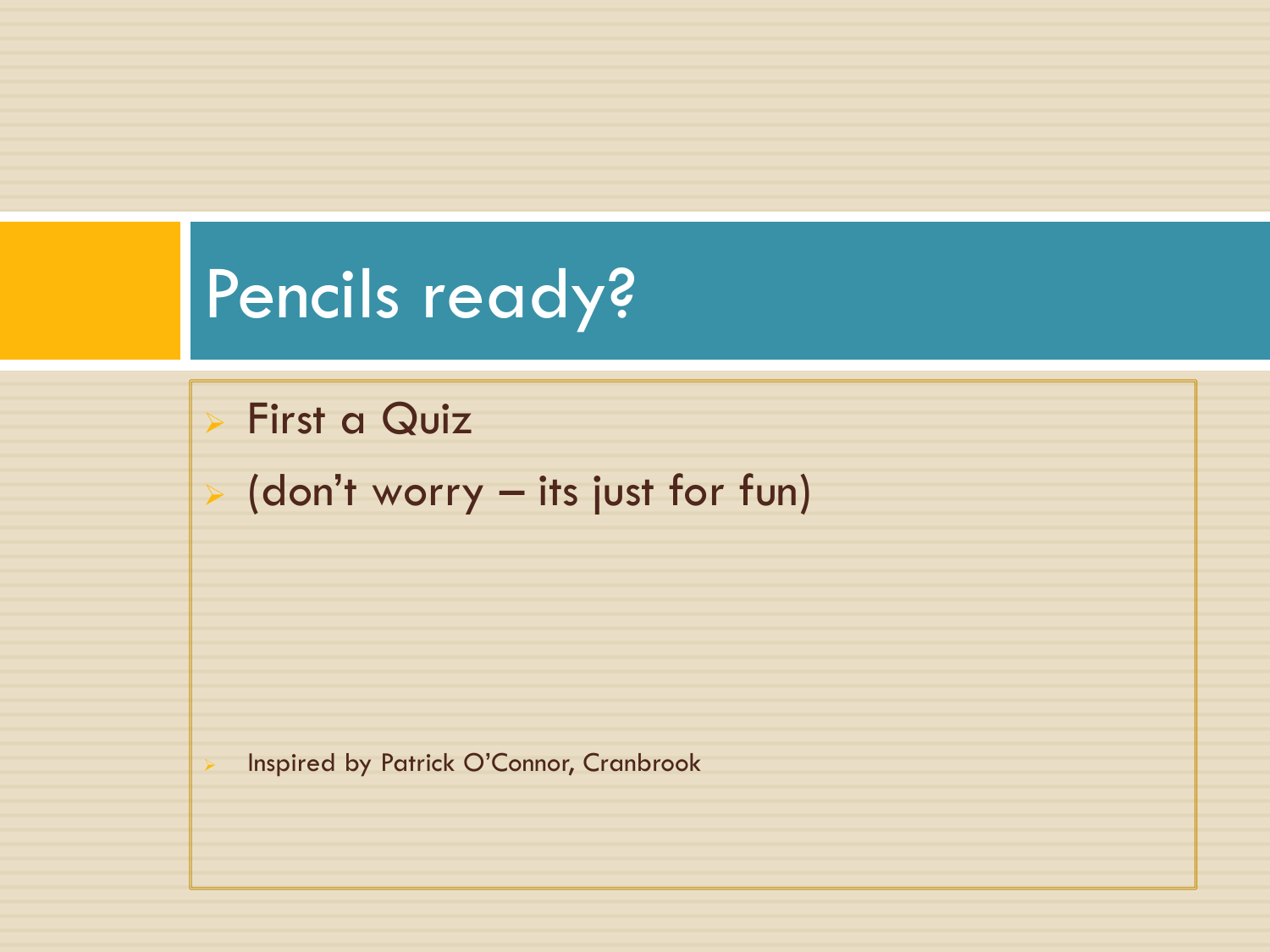

#### **4** If you're a Horned Frog,

#### what college do you attend?

Texas Christian University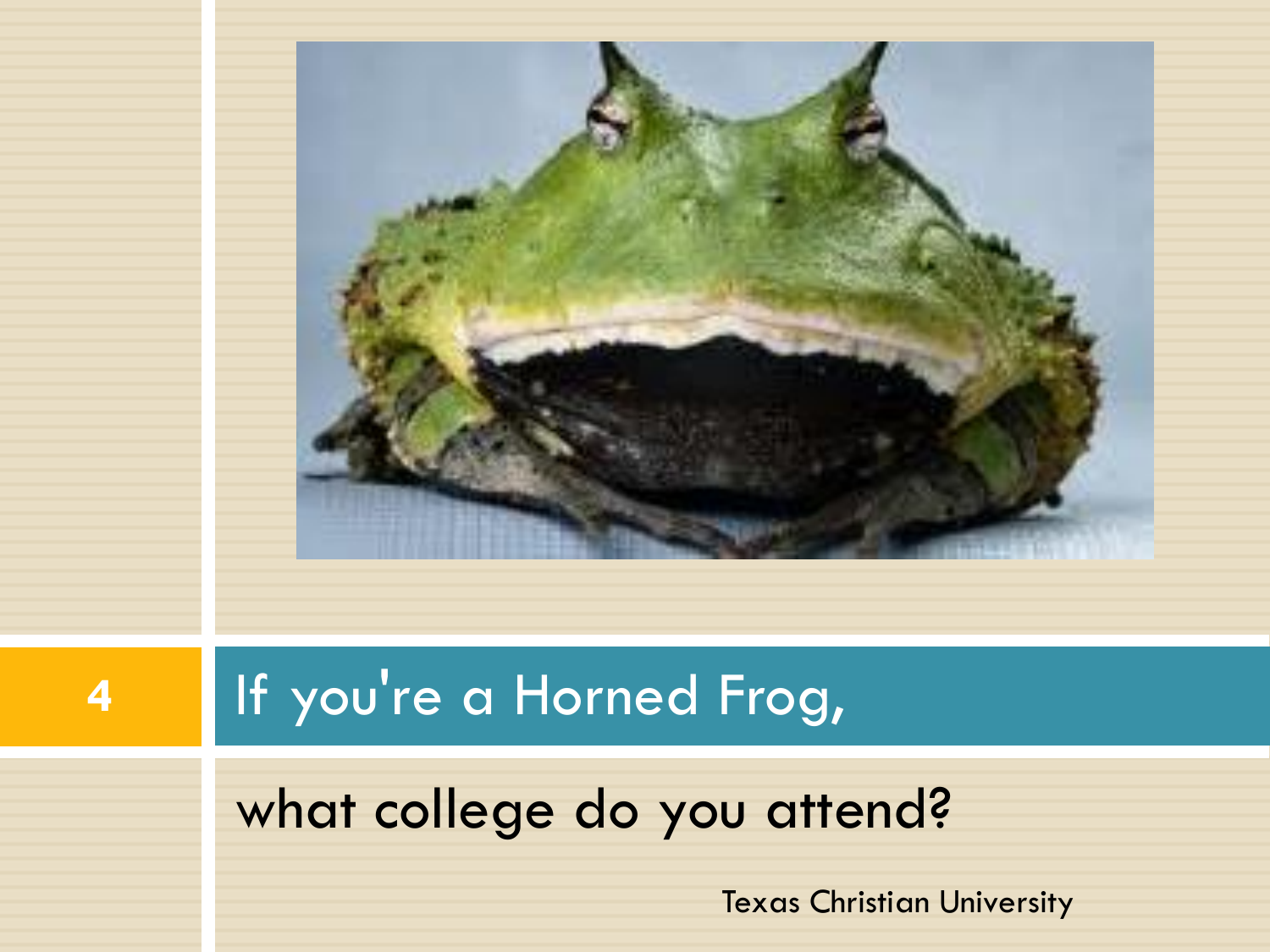#### If you want to take your frog to school, where should you go?

(or cat, bird, dog, ferret, duck?…)

**5**

Eckerd College on Florida's Gulf Coast

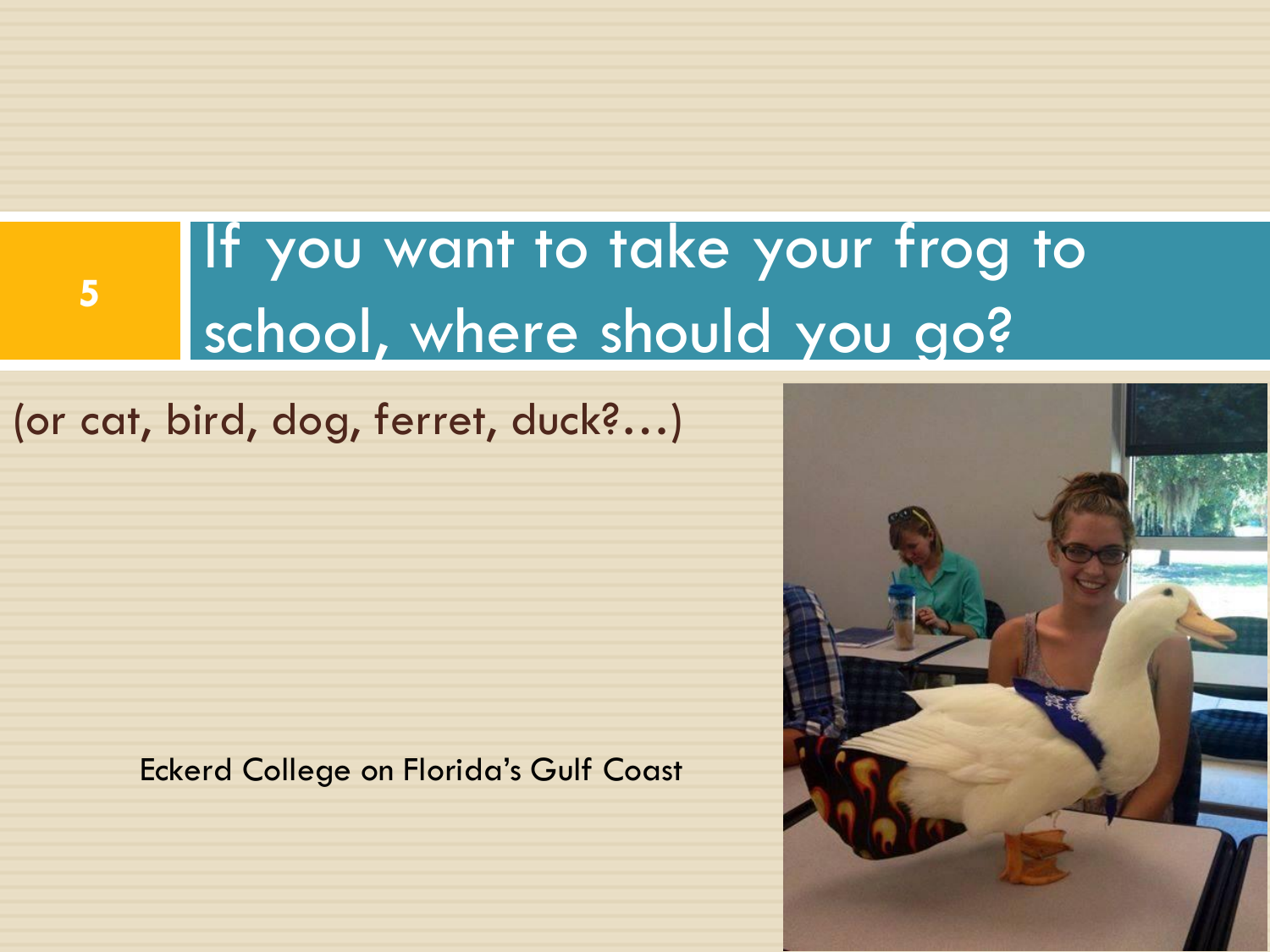#### What college…

**6**

#### requires its students to dress for dinner two to three times a week, sometimes in academic robes?

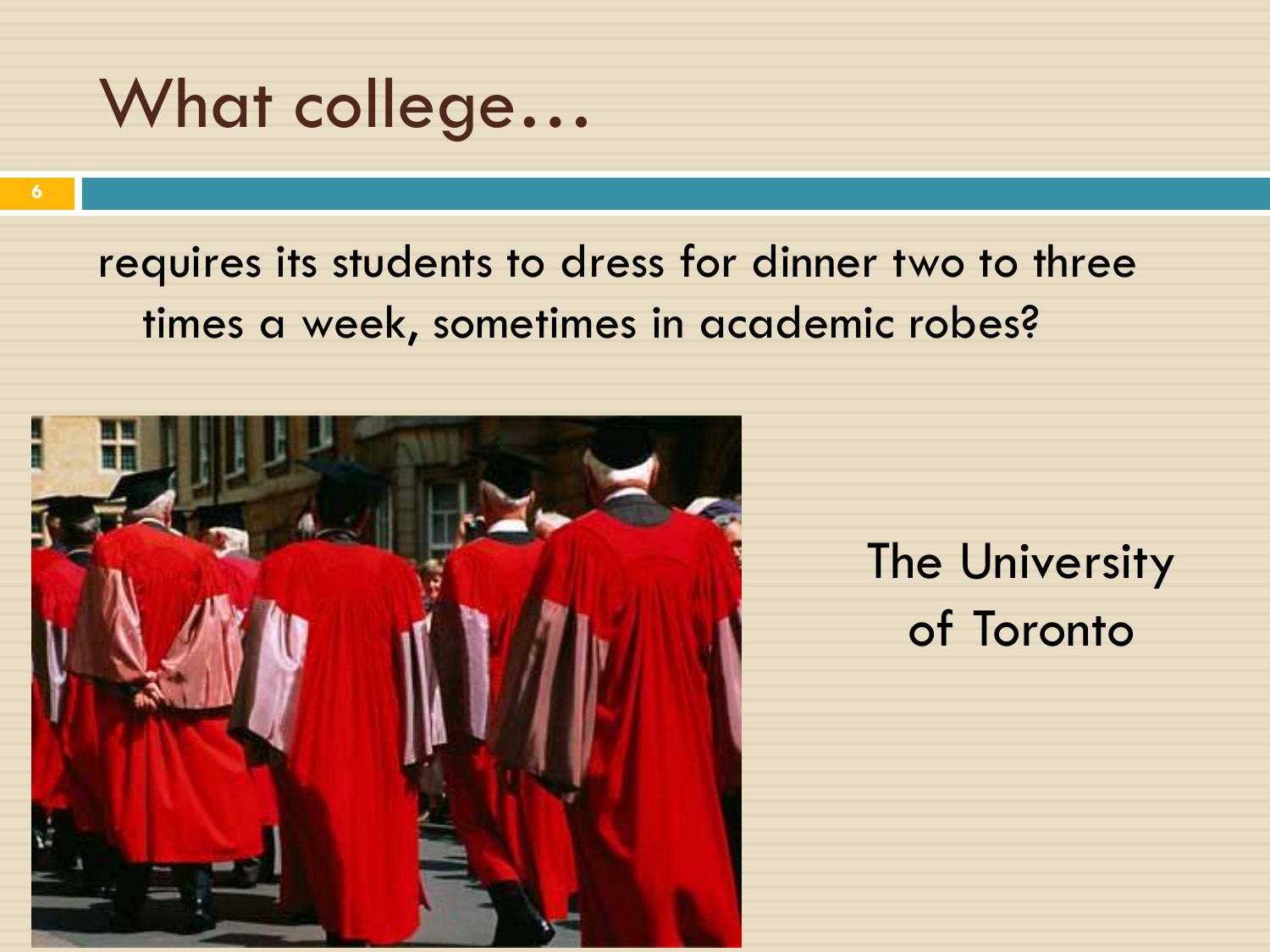#### What must every graduate...

of the University of Chicago, Dartmouth, Cornell, Columbia, MIT and Notre Dame be able

to do

**7**

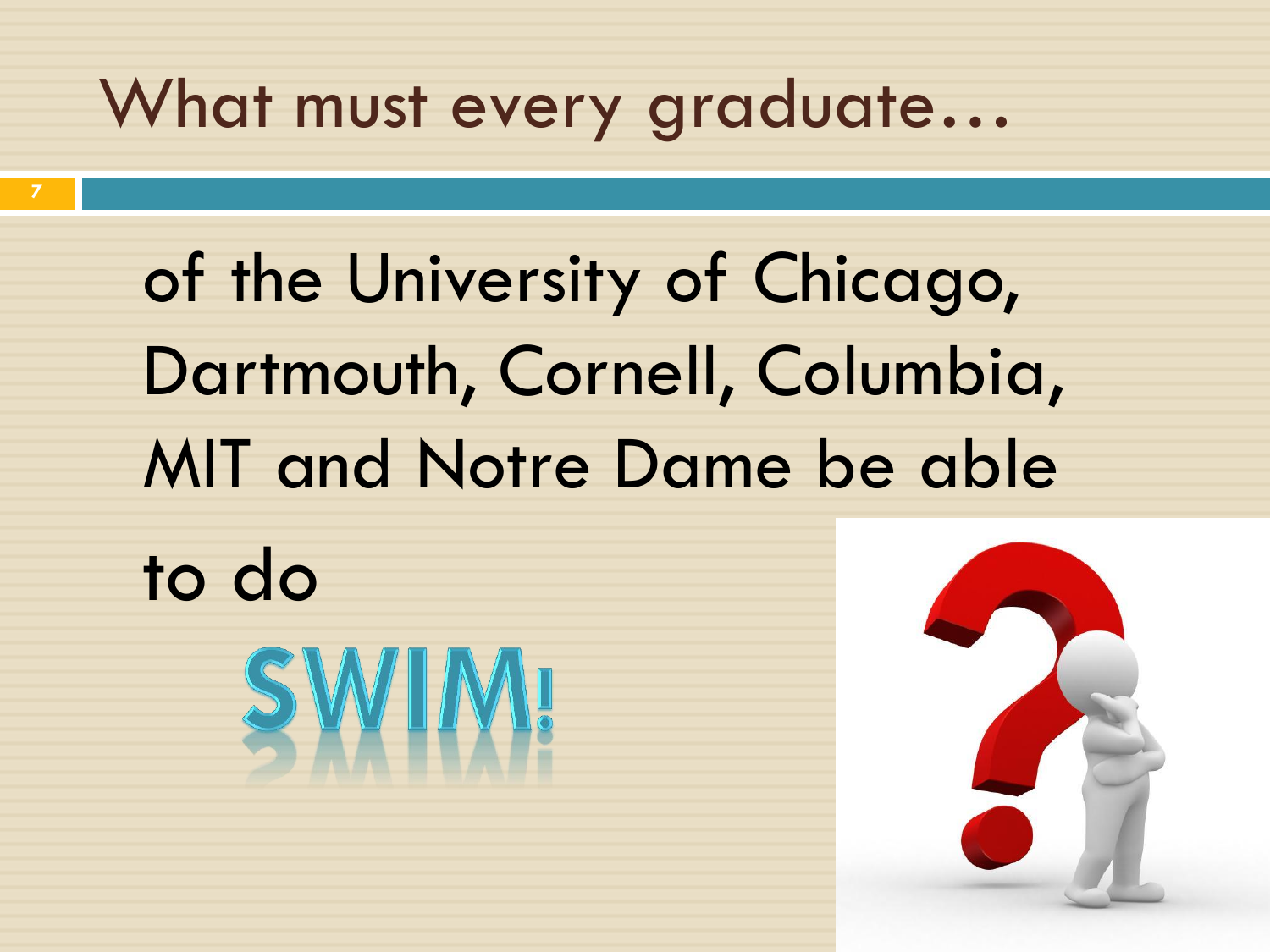### What do these schools have in common?

**8**

## Arizona State University Muskingum University Curry College

They are *fantastic* at accommodating kids who learn differently and especially students that receive special education services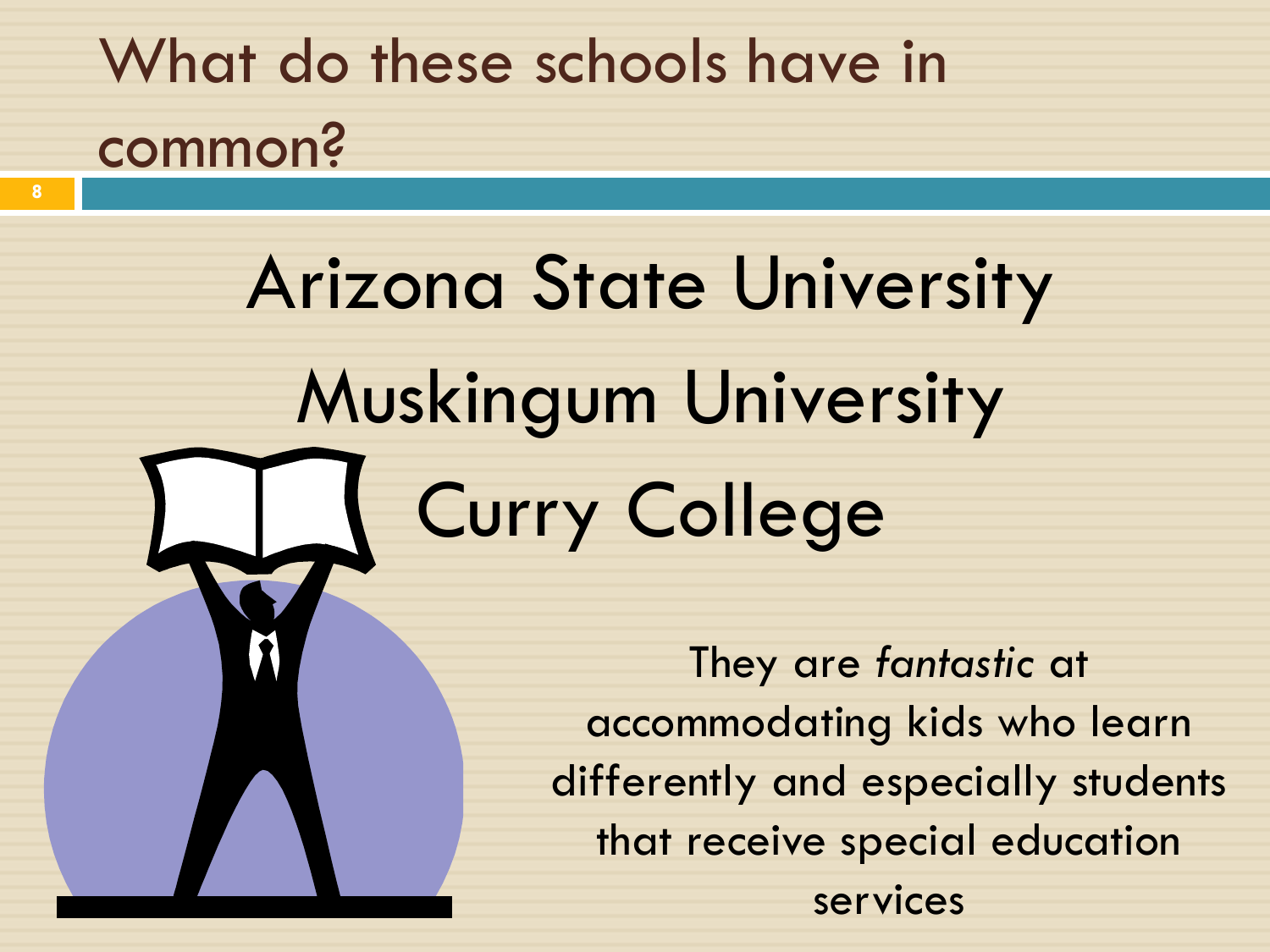# What do these colleges have in common: Colorado College and

One-at-a-time "Block" courses that meet for 3-4 weeks.

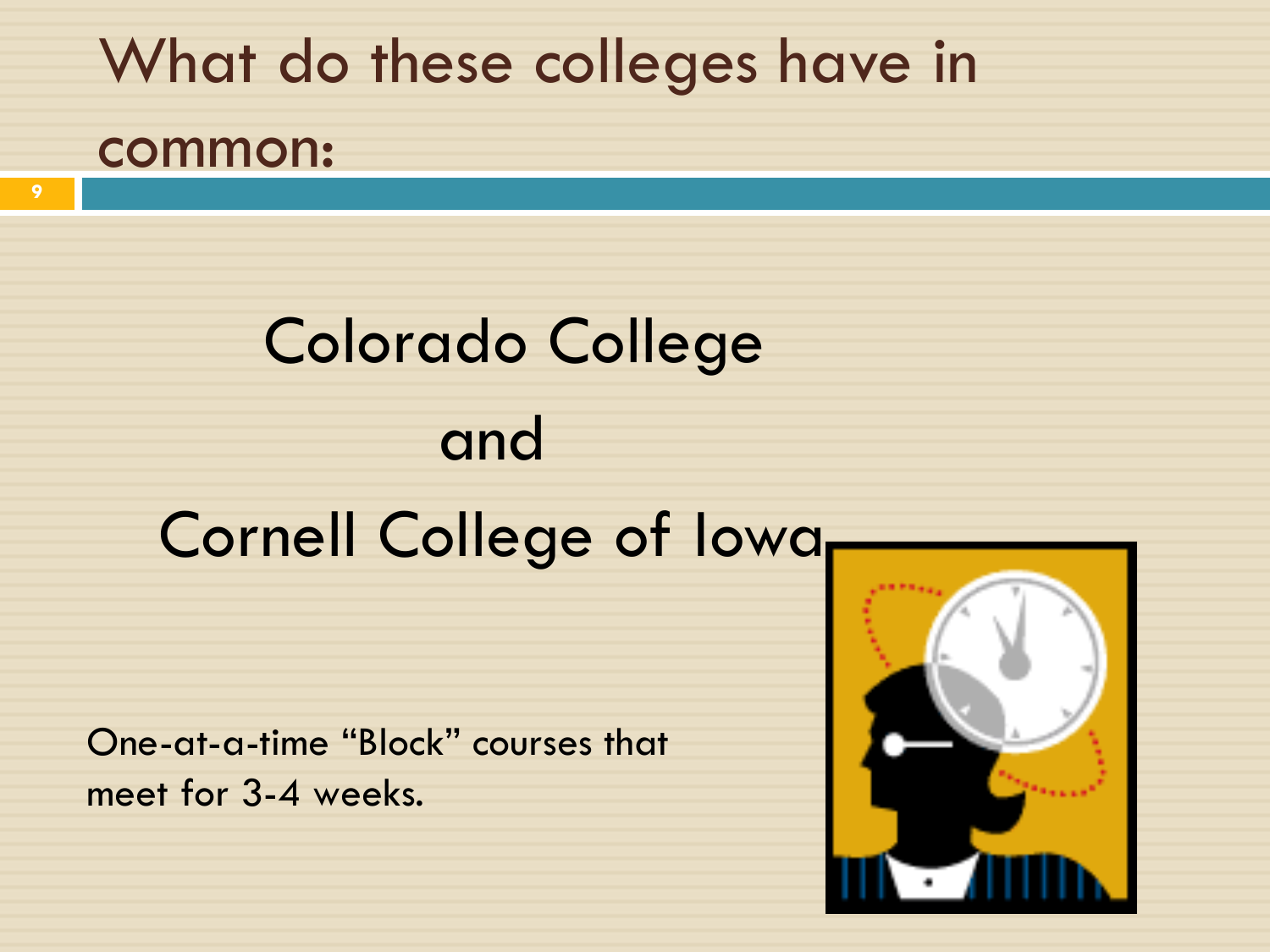#### What do these colleges have in

#### common:

Lawrence University, Bates College, and Hampshire College

No longer require Standardized tests like the ACT or SAT

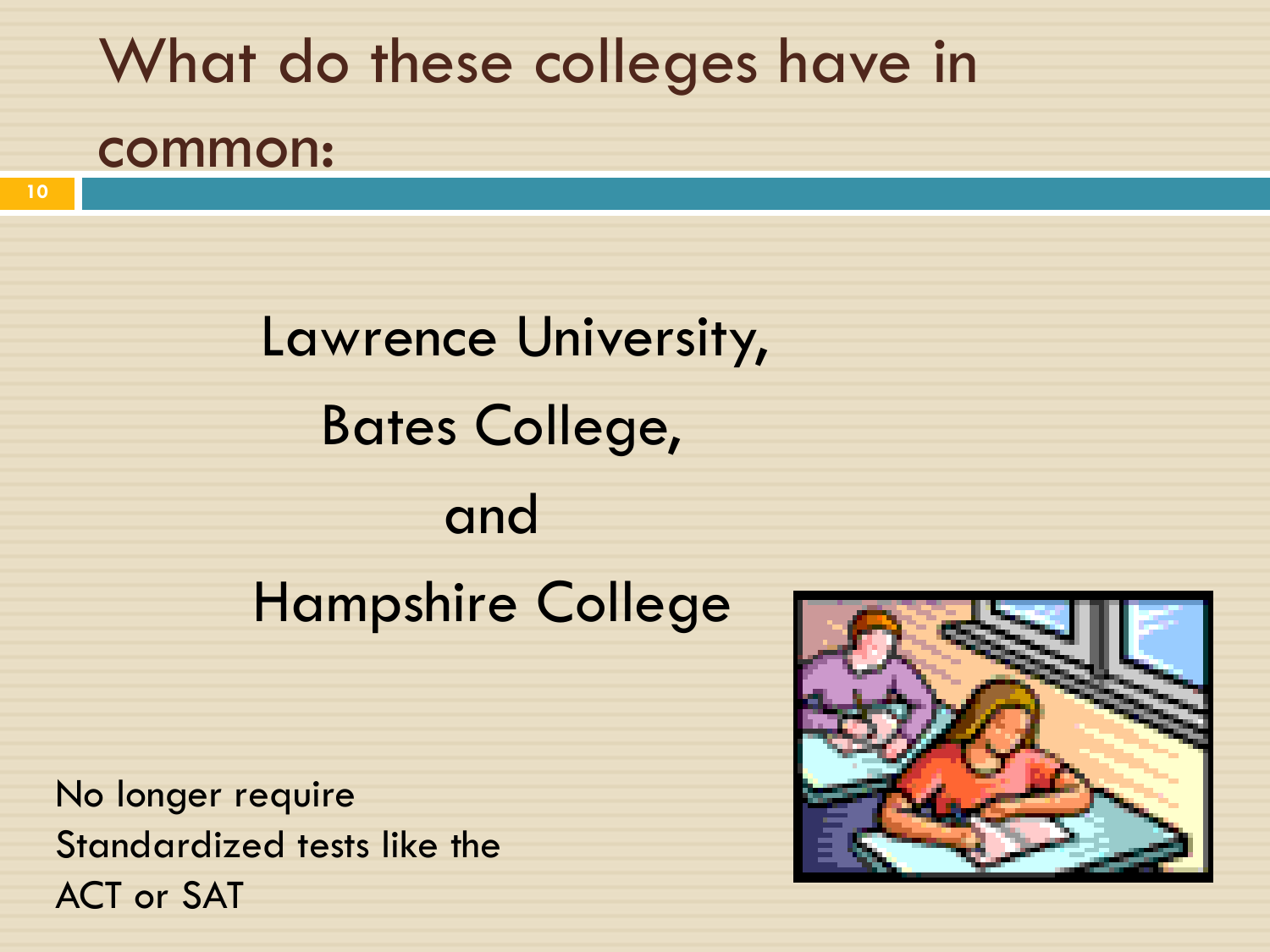#### What do these colleges have in common:

Cooper Union Berea College US Naval Academy Curtis Institute of Music

Schools are free or nearly free to all admitted students

**11**

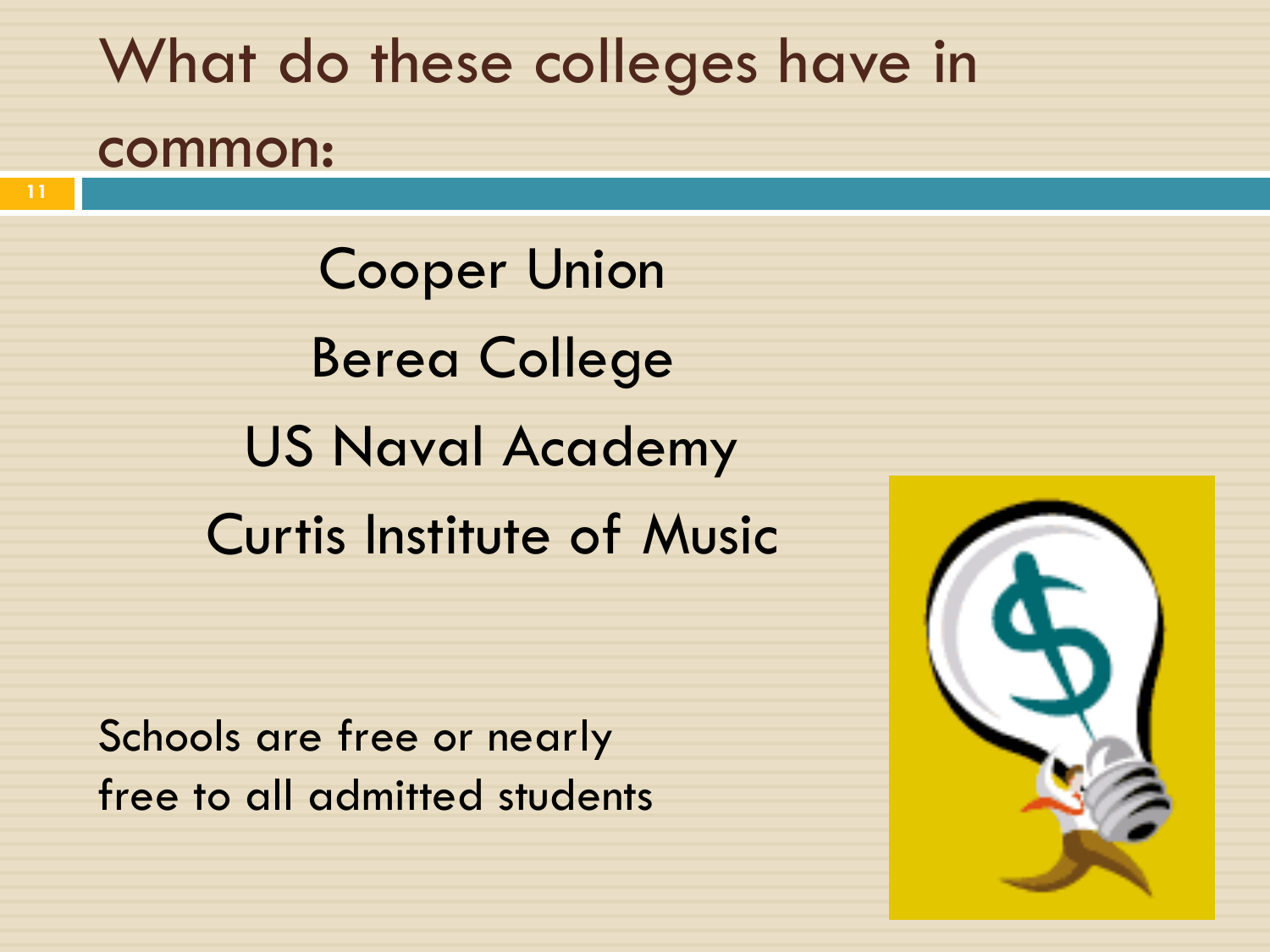#### What do these colleges have in

#### common:

Kalamazoo College, Knox College, Birmingham-Southern, Southwestern University, and Ursinus College

These are some of the colleges featured in Colleges That Change Lives, a book featuring colleges that excel in making college the perfect mix of support and growth for all students.

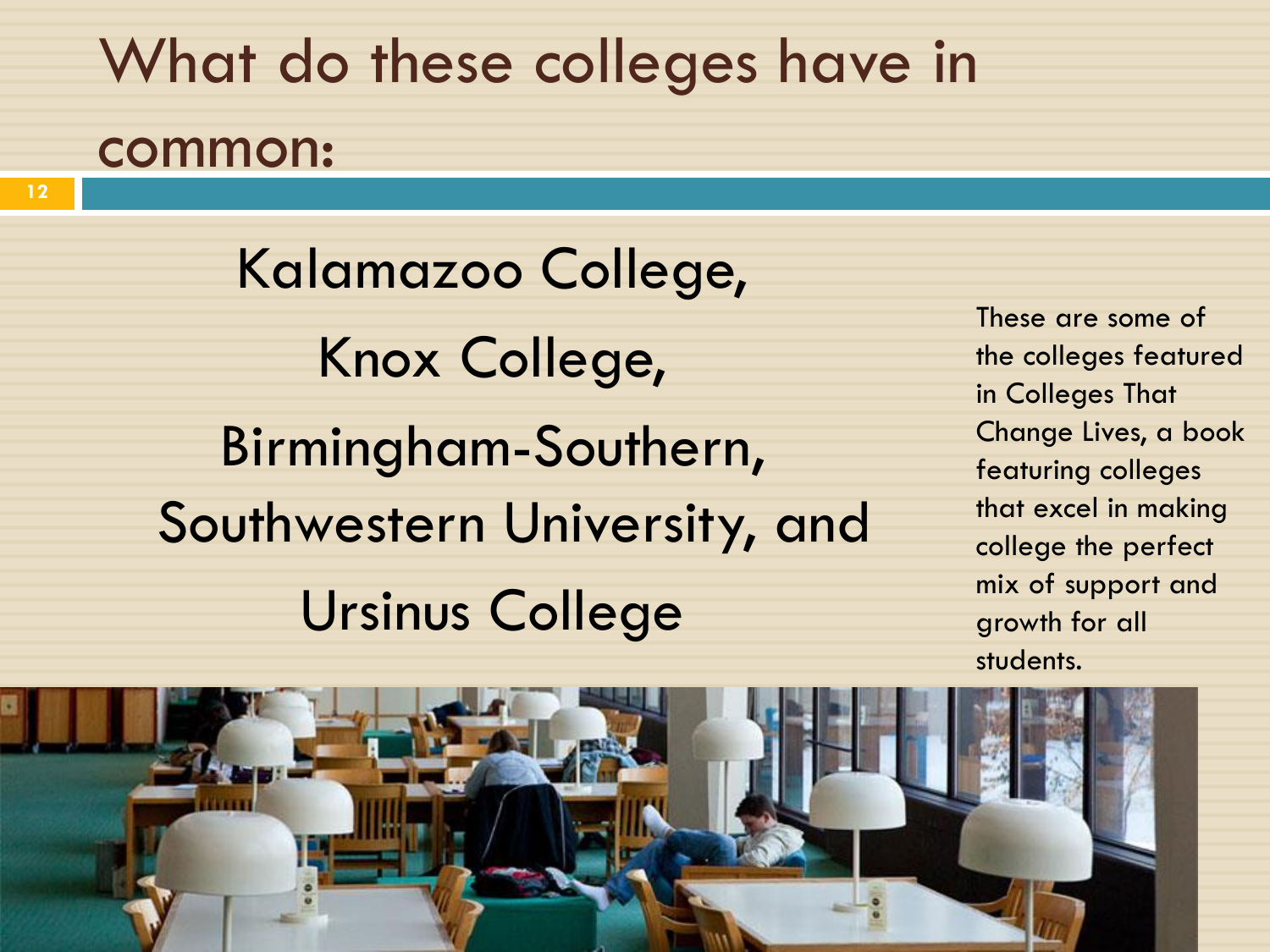#### What school in Michigan…

Has a special Medical School Early Admission Program



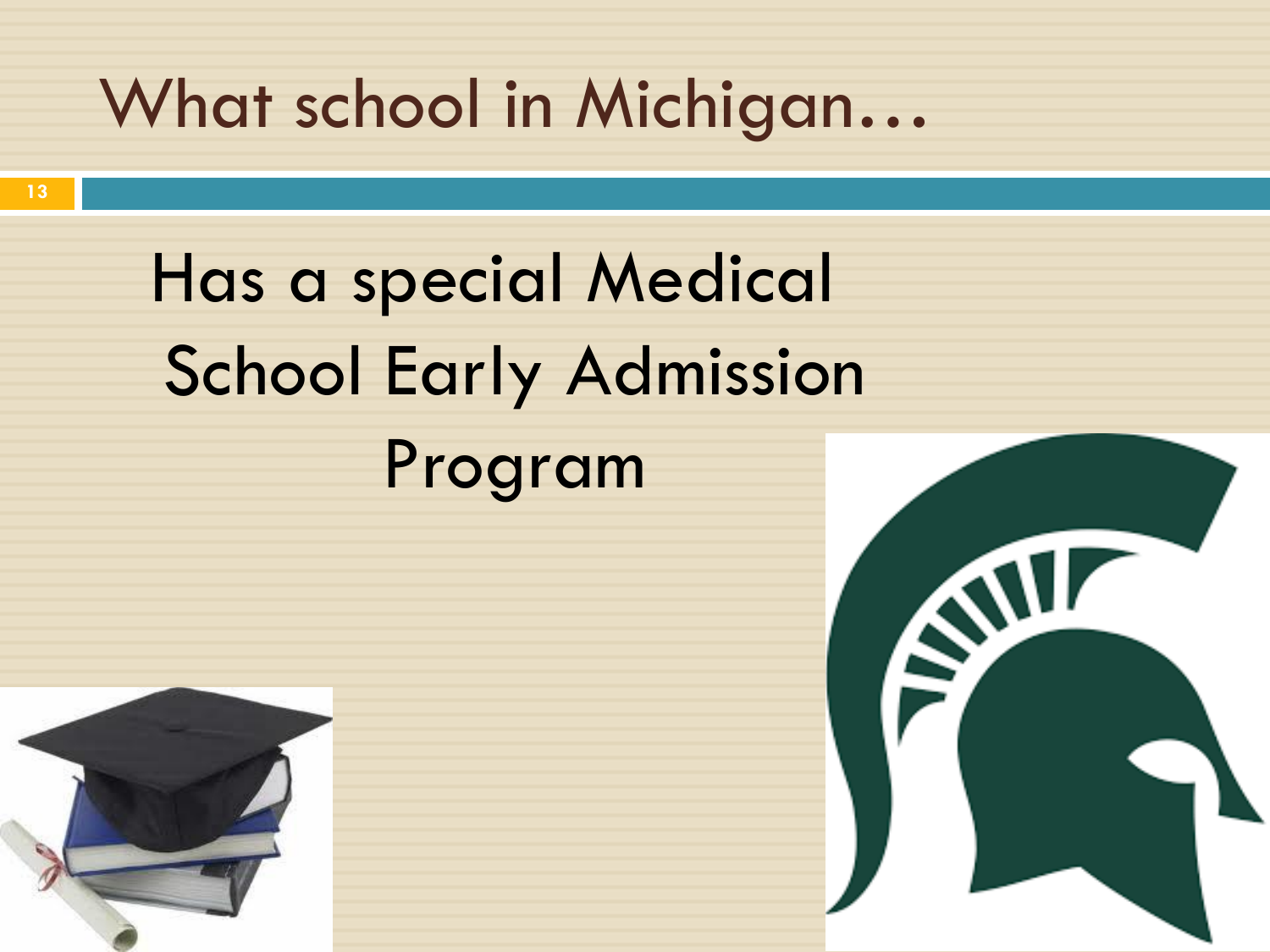#### What college…

is among the nation's leaders in its percentage of students who are student athletes?

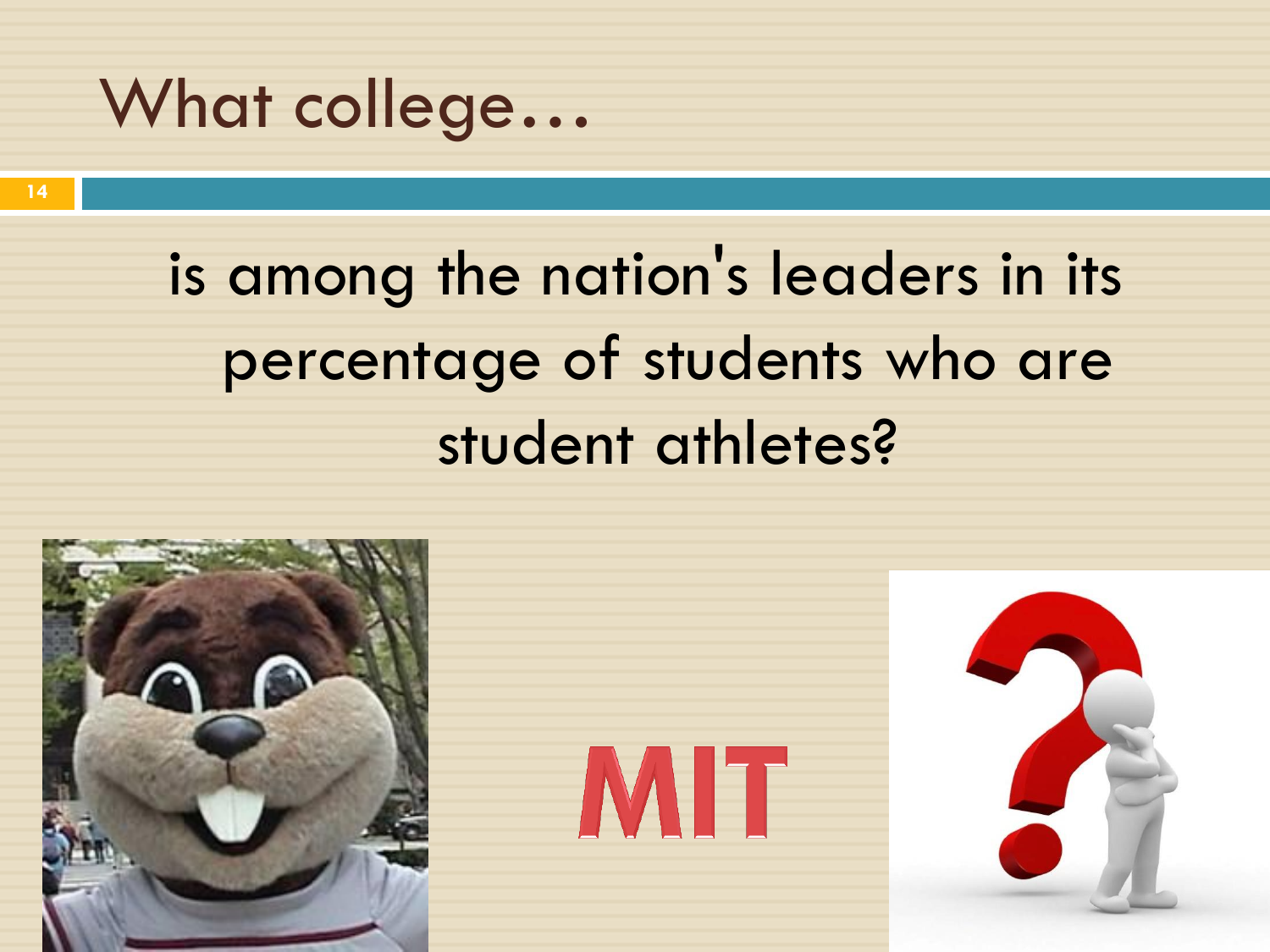#### What is the main reason…

### most students are denied admission to University of Michigan



U of M runs out of room. If a college denies admission to a student, often students think it's because they "aren't smart enough." In most cases, especially with highly selective colleges, 95% of the students who apply could go to that college and be successful– but the college isn't that big. 42K apps 6K slots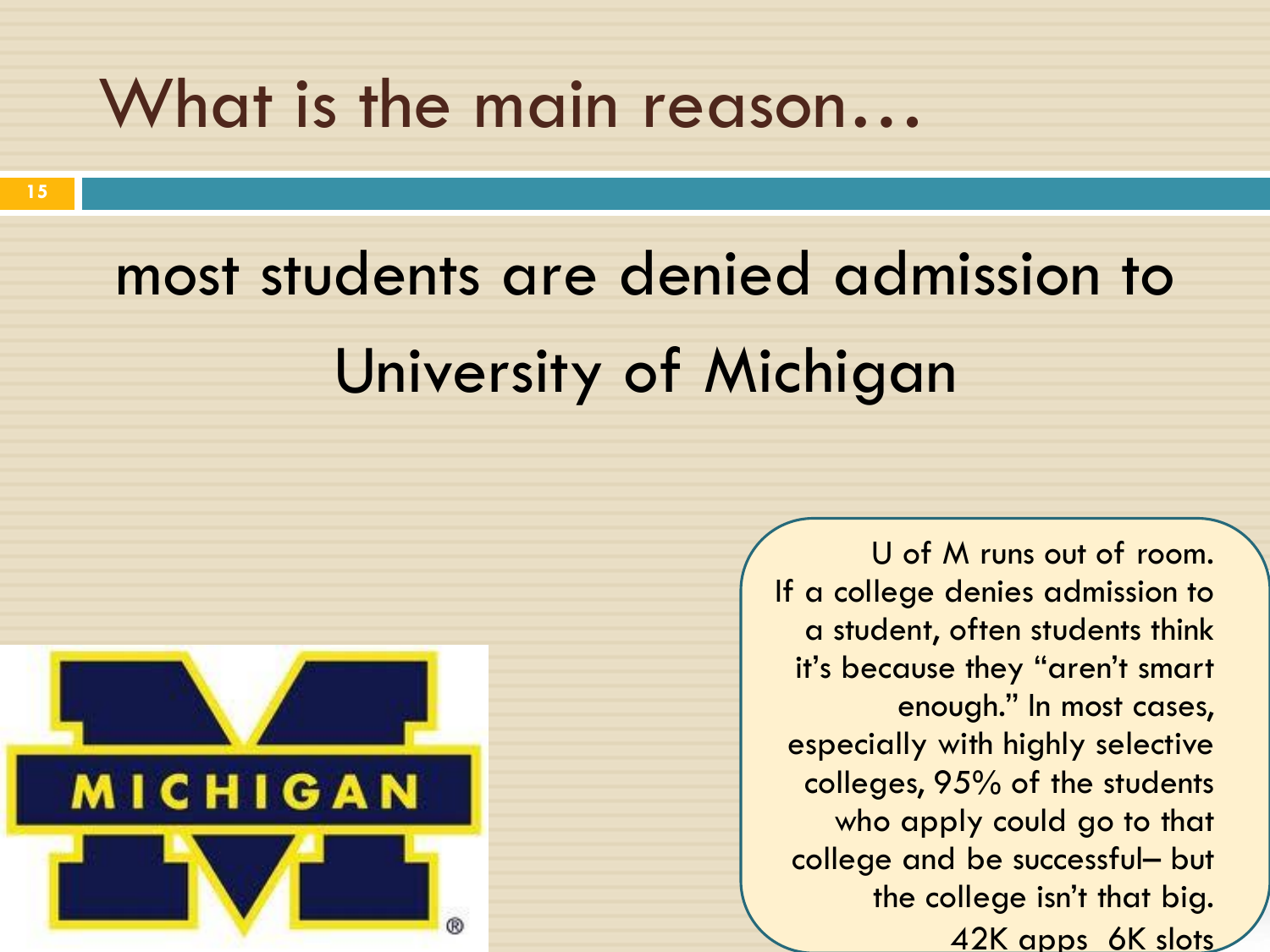#### OK one more…

#### What schools have a Quidditch Team?

the game from Harry Potter was adapted by Middlebury College students in 2005, Quidditch is now played at over 300 universities and high schools in the United States and 12 other countries.



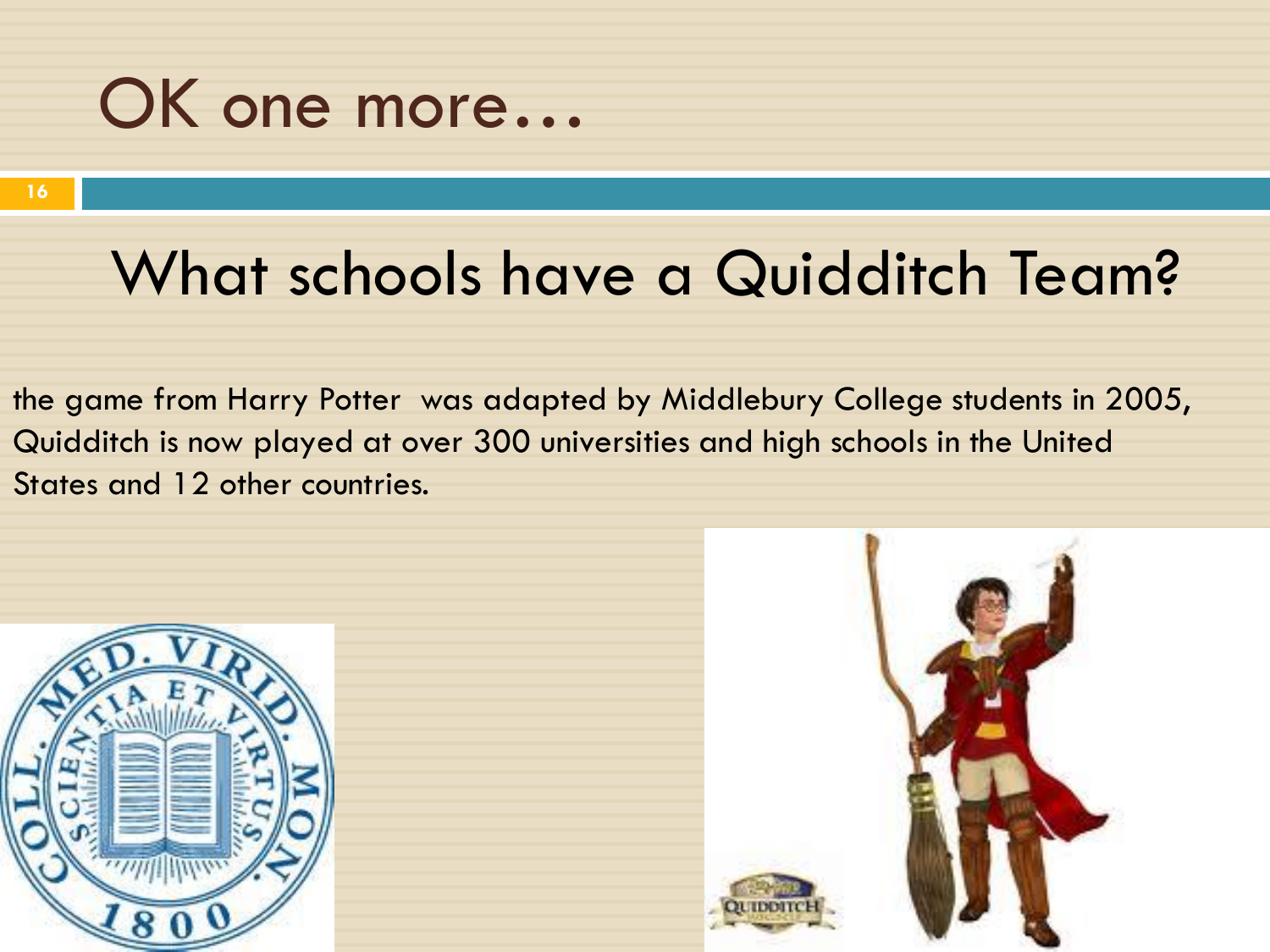#### It's all about the *QUALITIES*



What qualities are a priority?

Matching is a two way street

 Matching student (family) and college requires time, patience, and research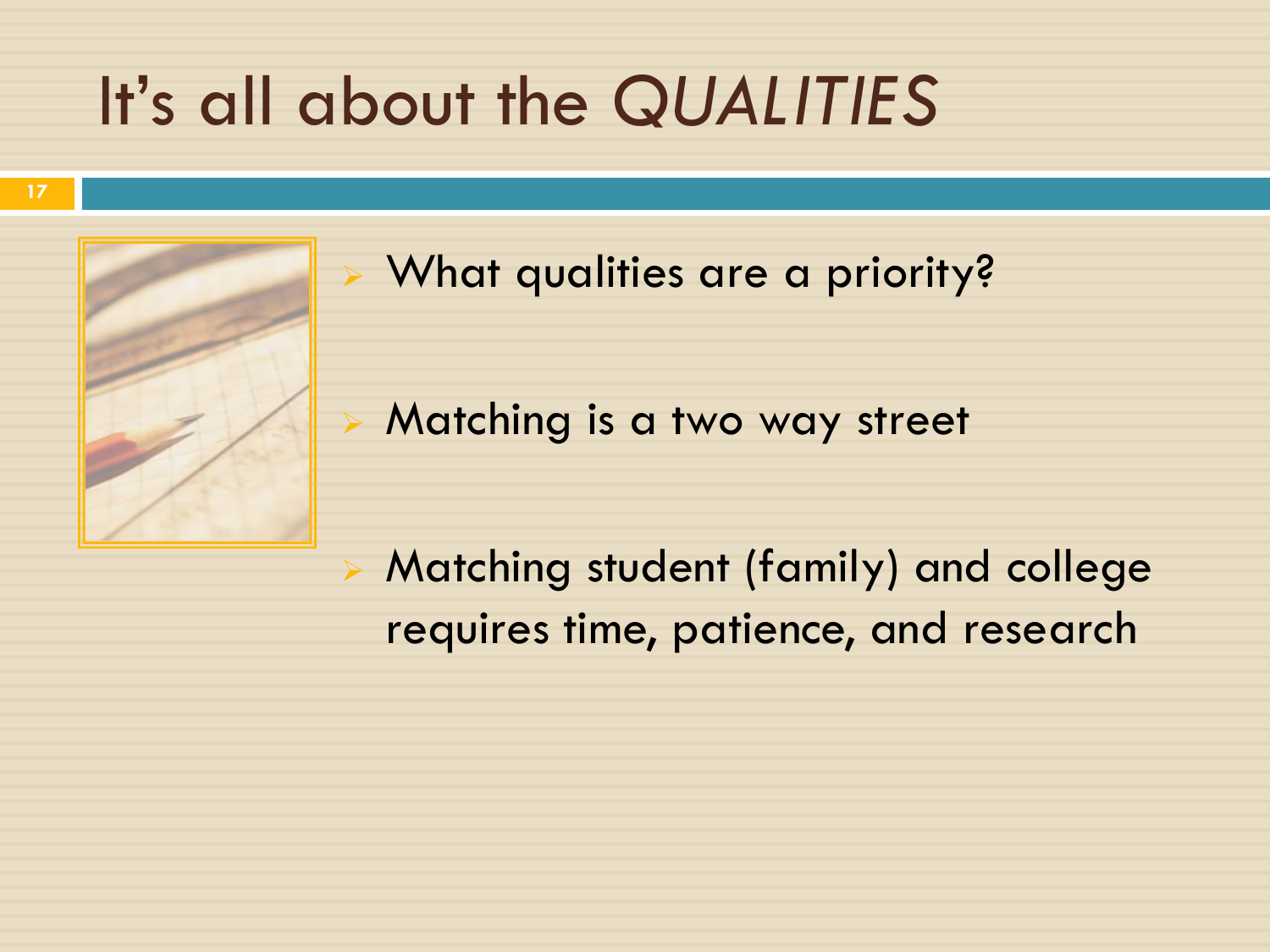#### Learn to use

## Naviance Family Connection

#### • <http://connection.naviance.com/gpshs>

#### Welcome to Family Connection

Students: log in below with your school lab login info. Parents: first time users click"I need to register" & enter your ParentPortal/Pinnacle password as the registration code.



are you new here?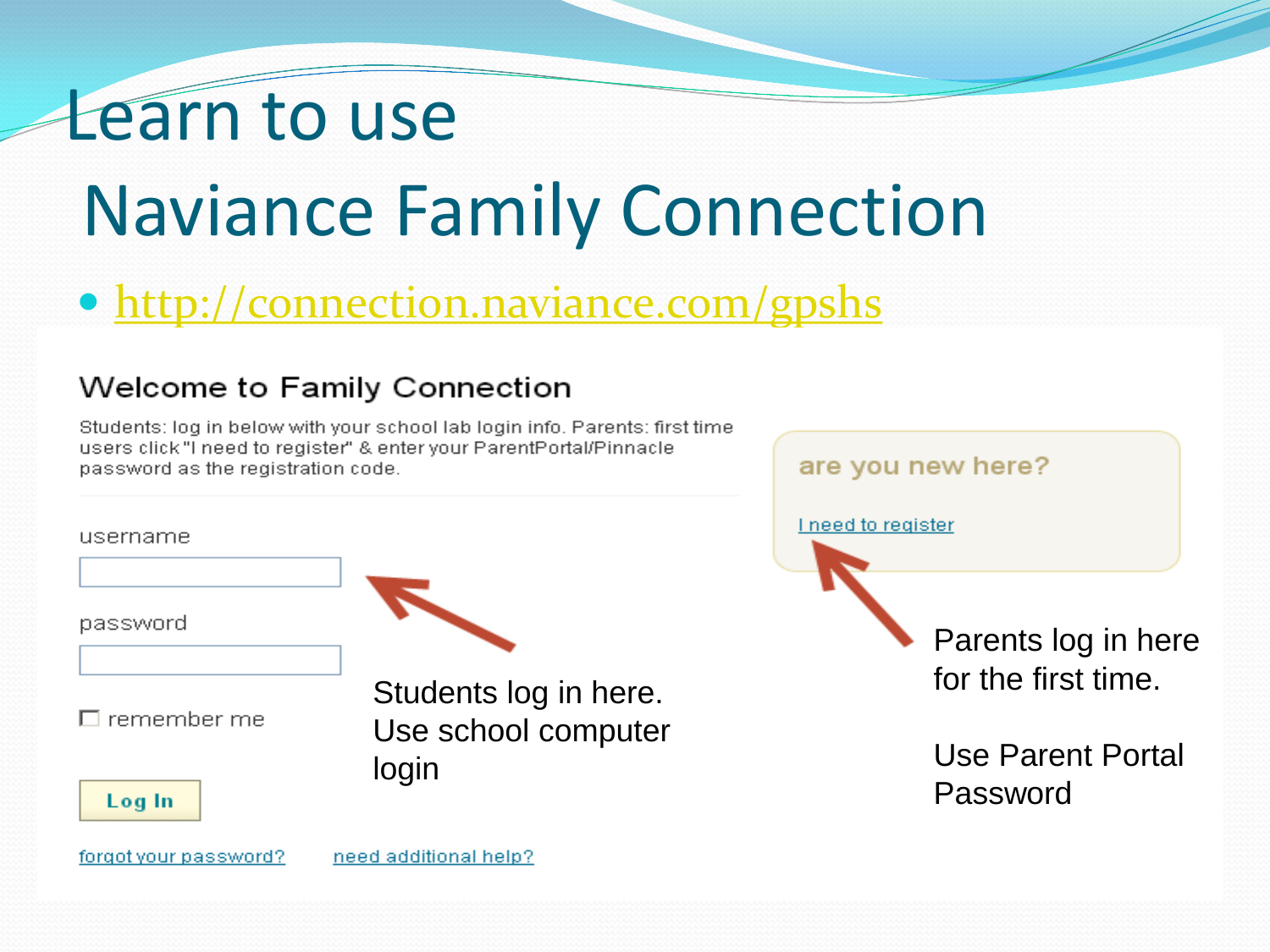### Go! See! Do! Hit the Gas Tank Tour

- **E** Goal is NOT just to look at schools you might attend but to get *on a campus* to observe Pay attention to the *QUALITIES* that make this campus unique  $\blacksquare$  Just the facts, Ma'am. (no judgment)
- **O**Go on a tour. Sit in on a class. Take it in.
- □ Document
	- **O** Take notes as soon as you can following the visit. (Yes, this means the ride home)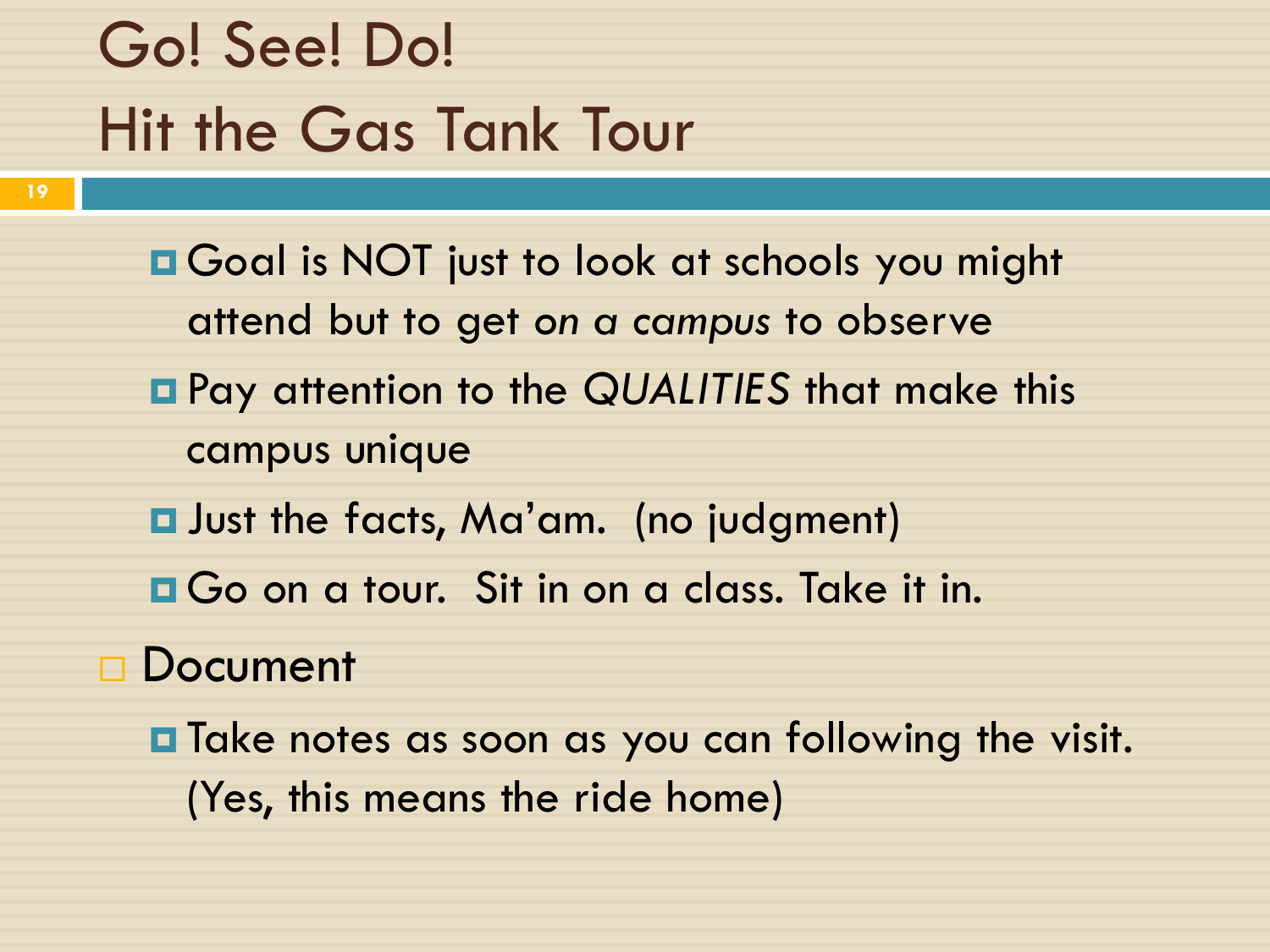#### Consider the Dynamic Duo!



No…not that dynamic duo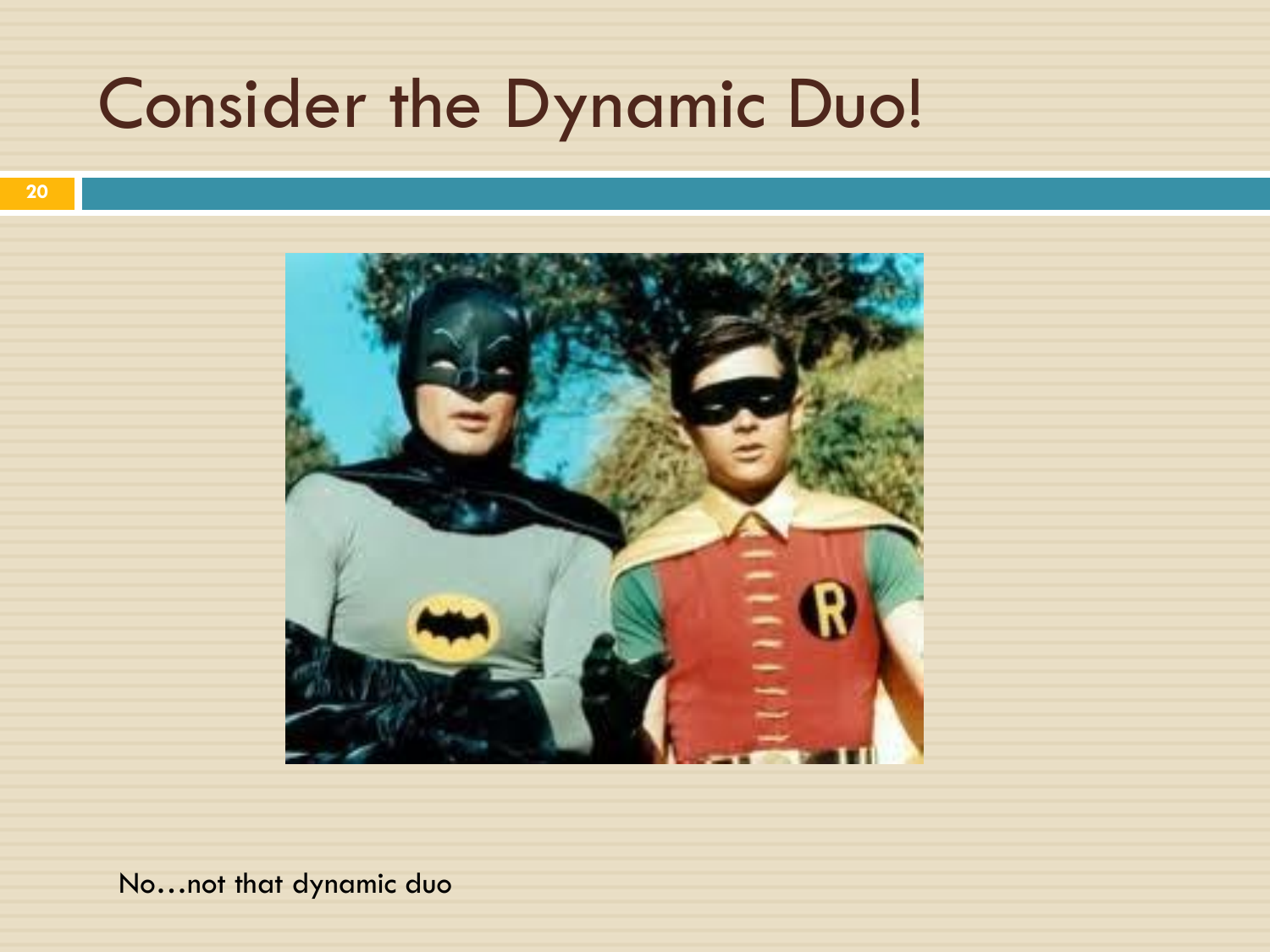#### Consider the Dynamic Duos!

- Plan your Gas Tank trips to hit two schools in a day:
- Western Michigan U and Kalamazoo College
- **U of M Flint and Kettering**
- $\Box$  U of M A<sup>2</sup> and Eastern Michigan
- Miami U & Dayton

…

- DePaul and Northwestern
- Purdue and Rose-Hulman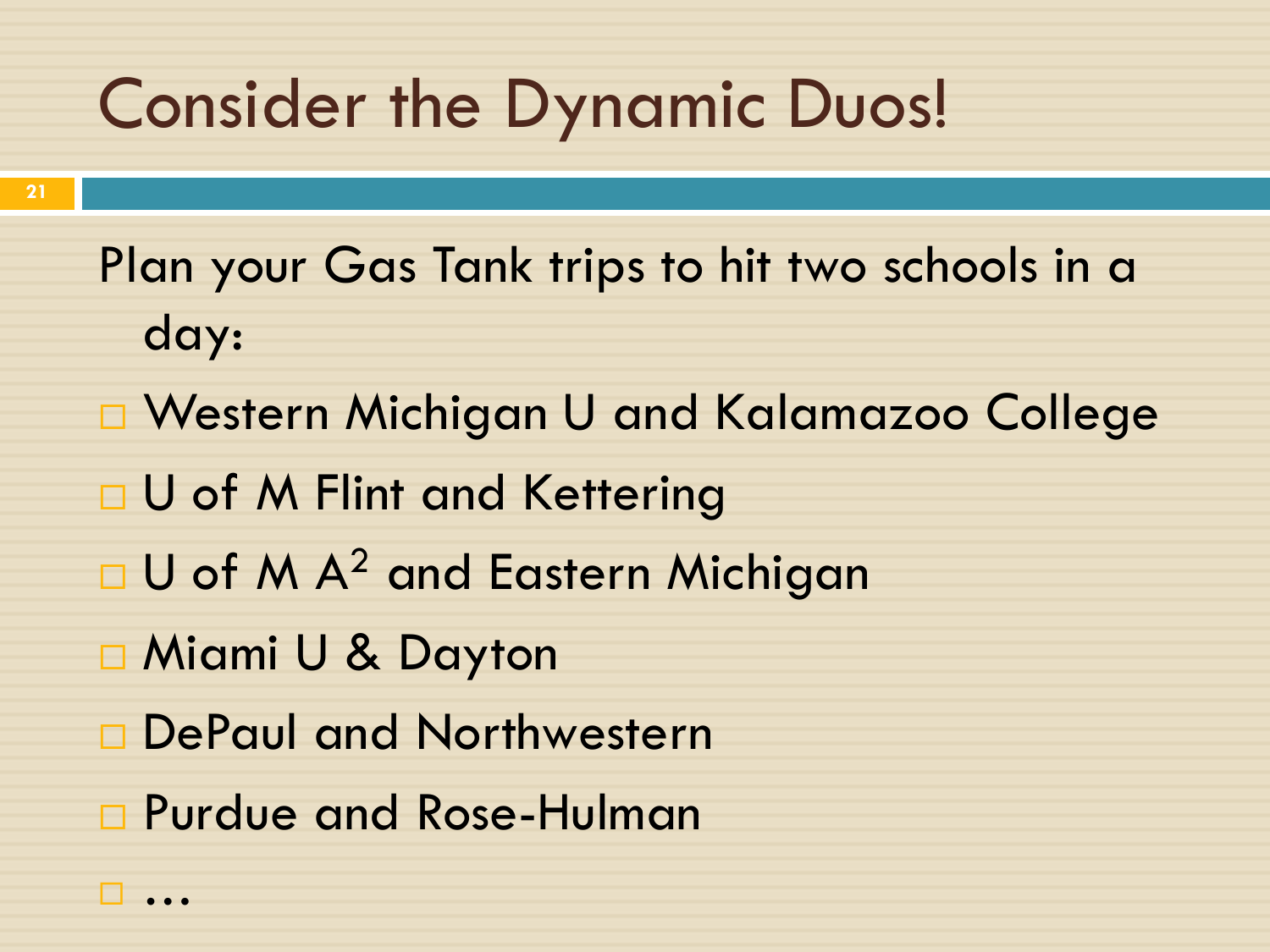#### Prepare Academically

- Keep working hard in school
- Use PLAN  $(3/13)$  & PSAT  $(10/14)$  test results
- Consider what, if any, test prep is necessary
	- $\triangleright$  Independent study (red book ACT prep)
	- Online prep (Naviance Prep Me, Mel, Shmoop, Q of Day and ACT/SAT resources)
	- $\triangleright$  Individual Tutoring
	- **Test Prep Courses**

#### Read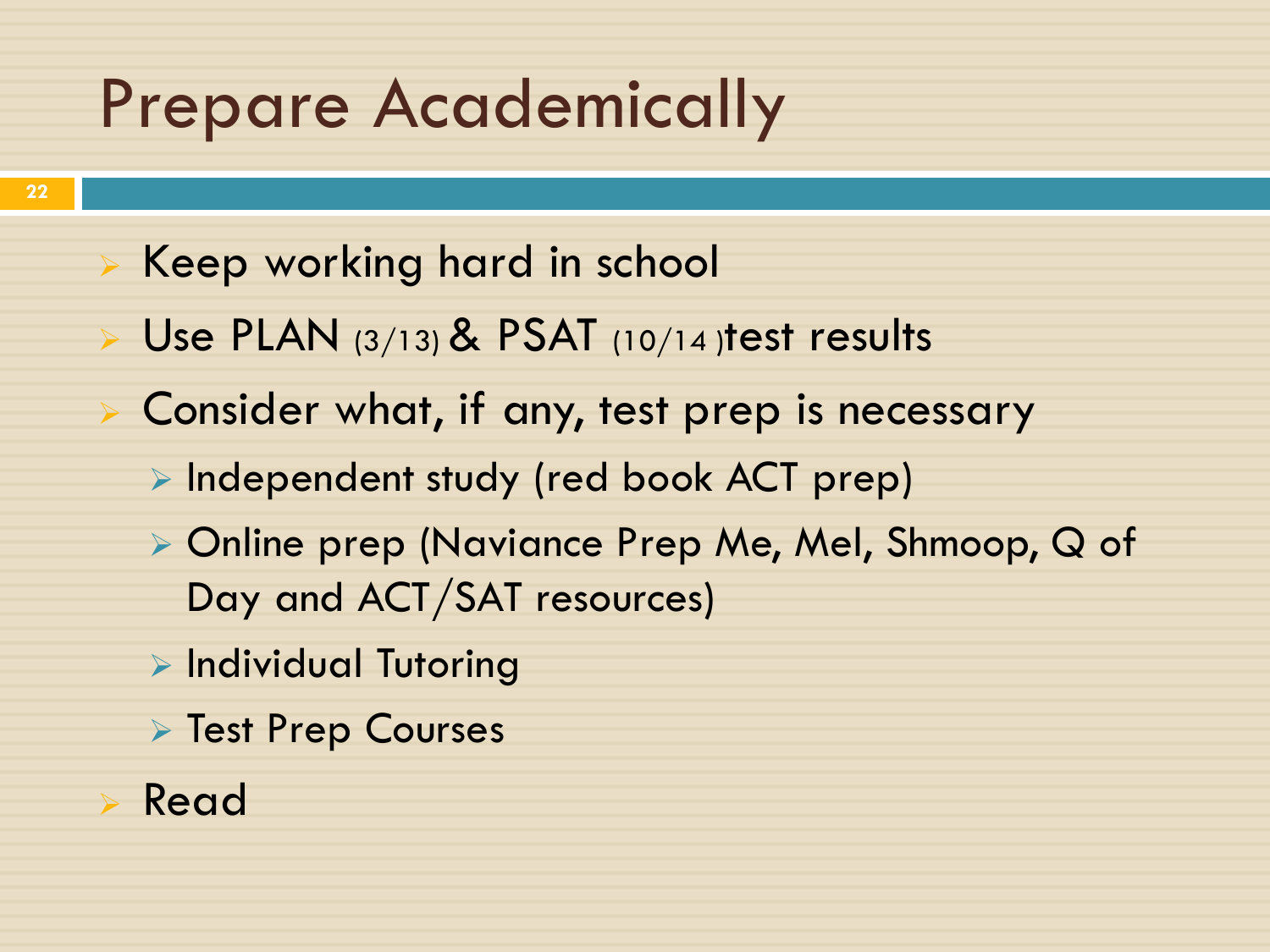### Paying for College

- **23**
- $\triangleright$  It's not too early to think about it
	- Who is on your team?
		- **> Student**
		- **Parents**
		- **Possibly Financial Advisor**

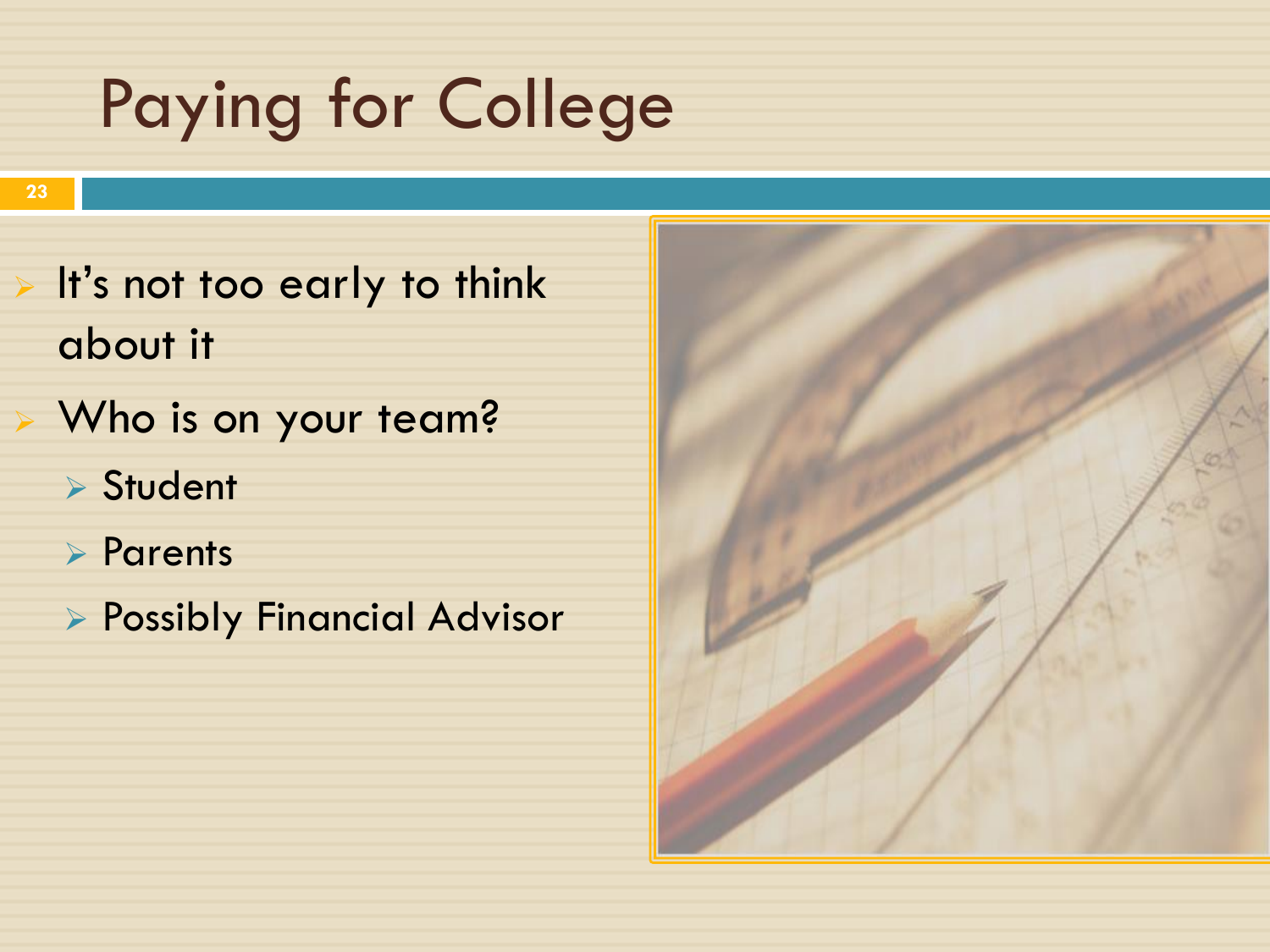### Paying for College

**24**

- Second String Supporters
	- **Religious Affiliations**
	- Community Organizations
	- **Professional Organizations**
	- ▶ School Resources

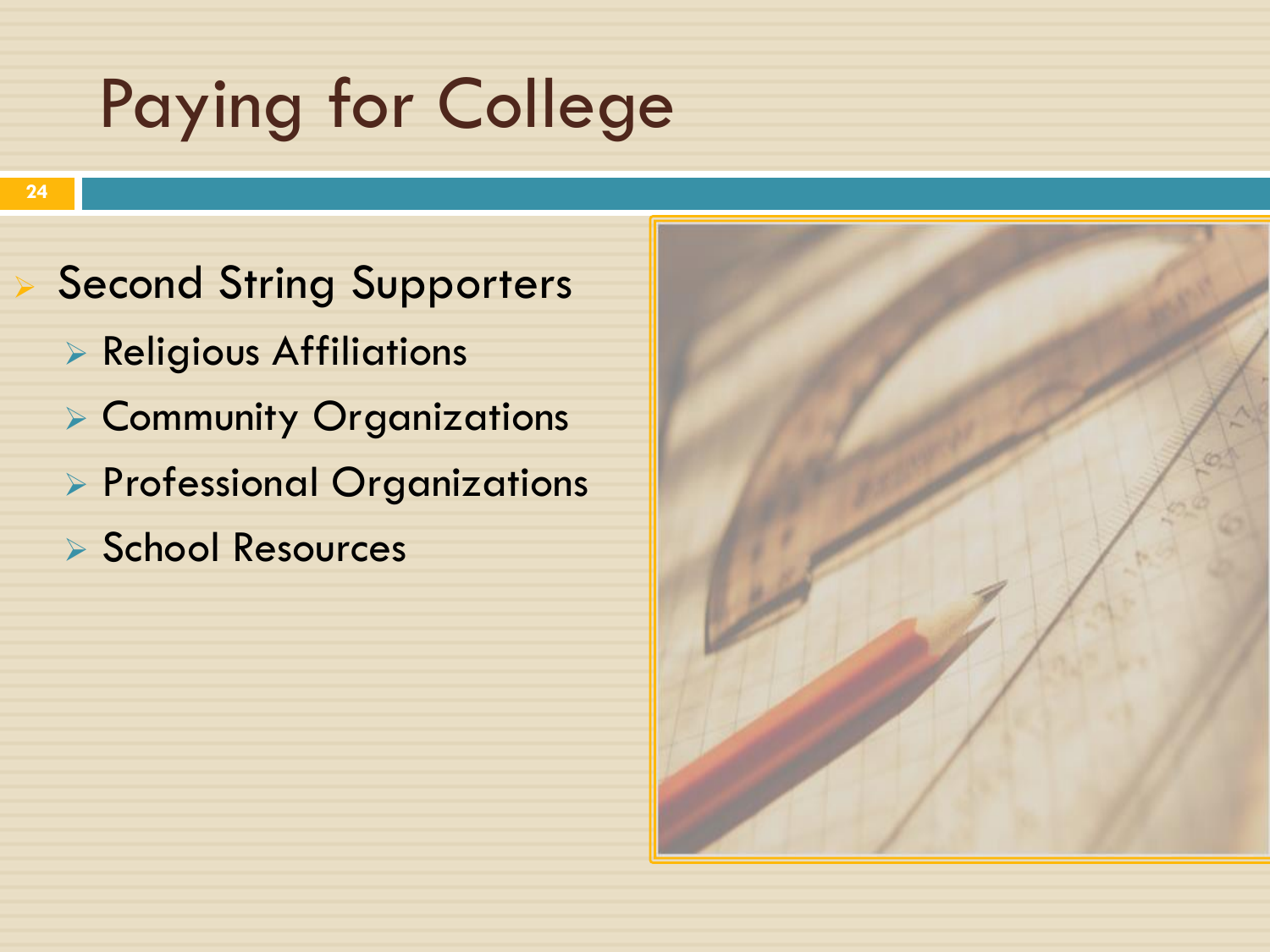### **<sup>25</sup>** Strategize!

- Evaluate
- Discuss Regularly
- Keep Active in the Process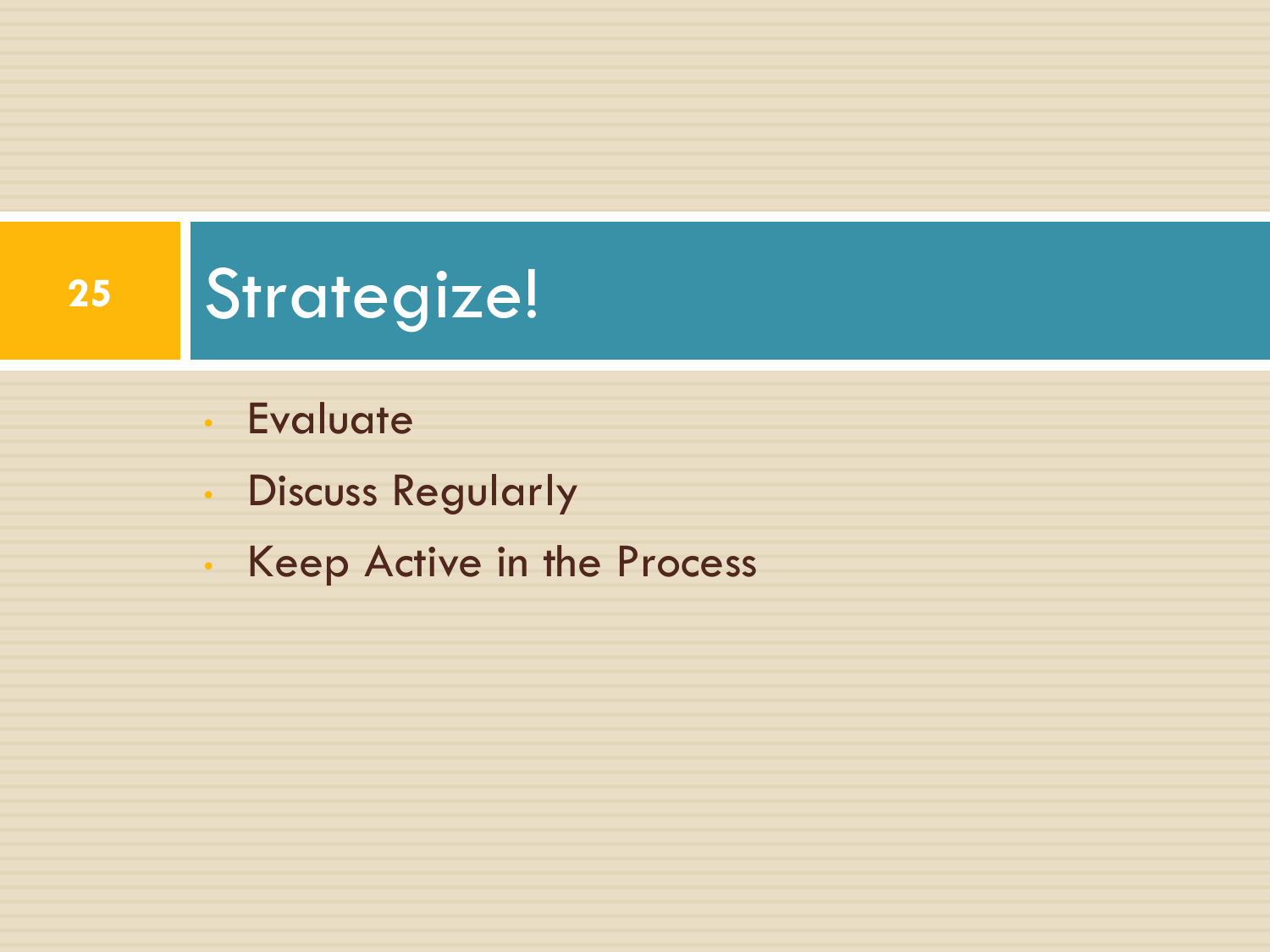#### 26 Know your resources

- Online Scholarship Search Engines
- **School website resource lists**
- FAFSA, CSS Profile
- College Specific Scholarships (Merit & Need Based)
- College Financial Aid Offices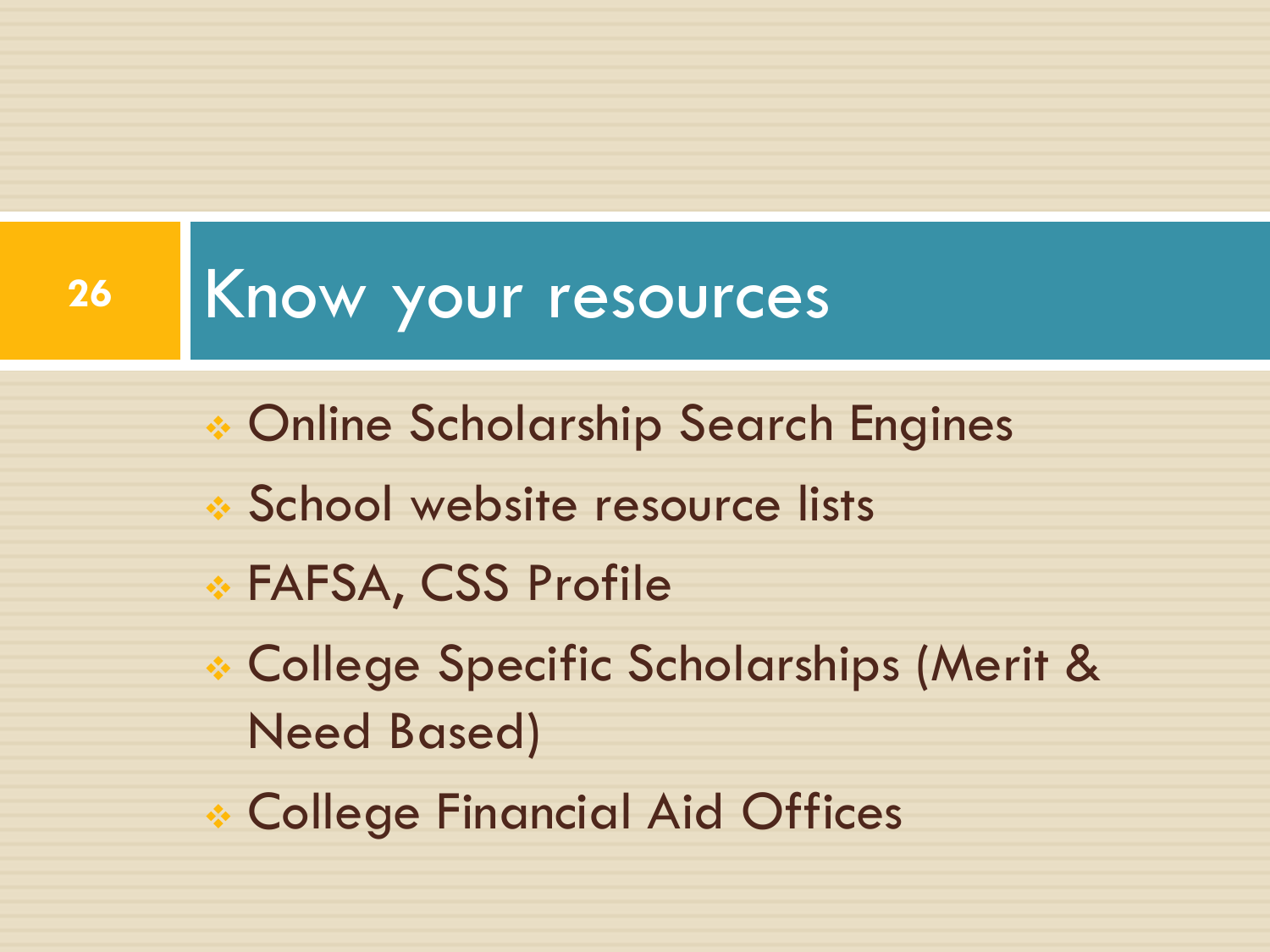

#### \*Never pay for a scholarship search

#### \* Keep personal information secure

#### \*Be aware of scholarship scams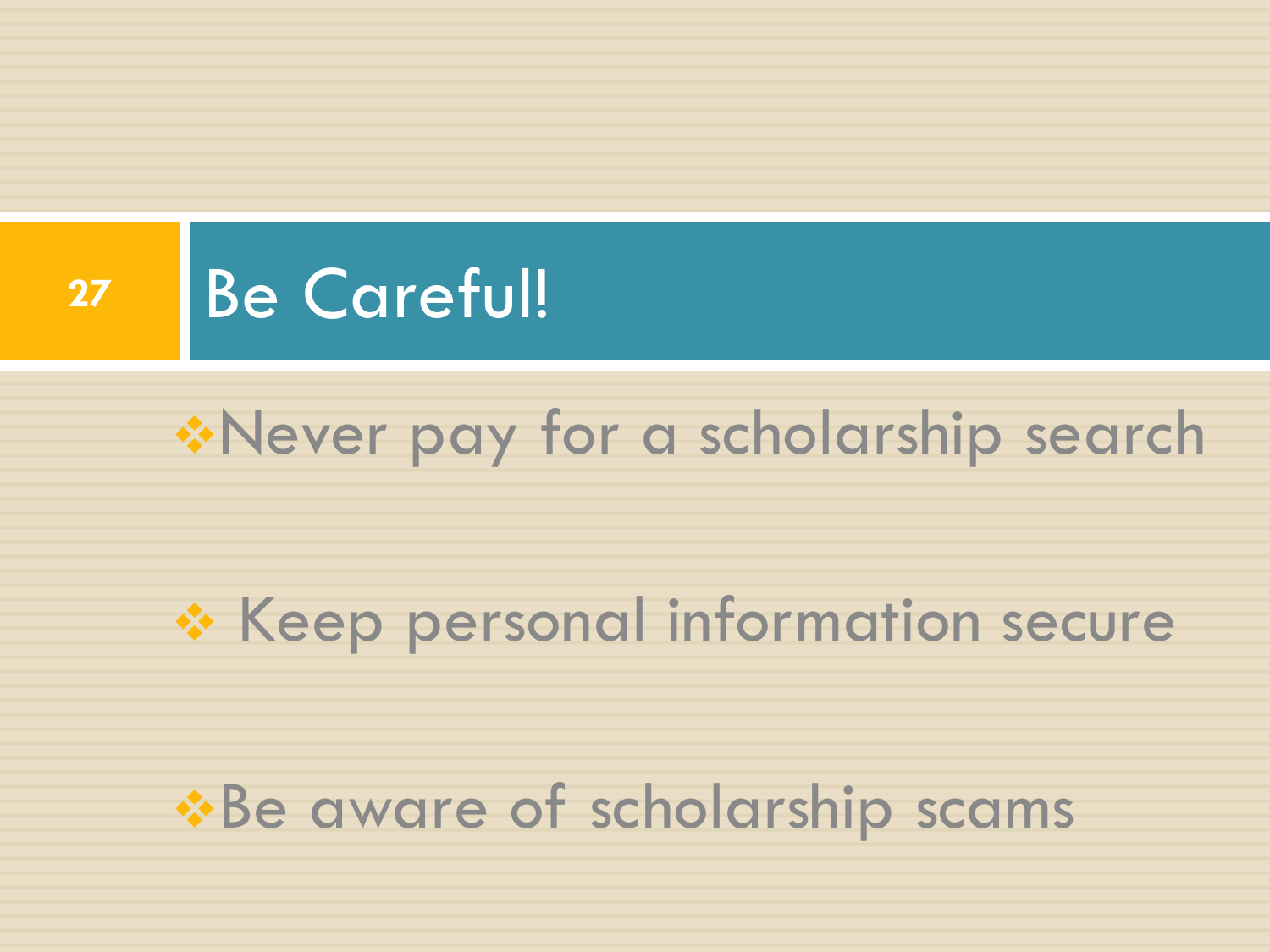#### Conclusion

- Carpe Diem! Seize the Day!
- Make a plan
- Set a goal (3 colleges by the end of the school year?)
- Meet with your *First String* team mates regularly (same time/same place quarterly)
	- $\triangleright$  Use this time to communicate developing ideas/goals/plans
	- $\triangleright$  Keep it healthy and positive